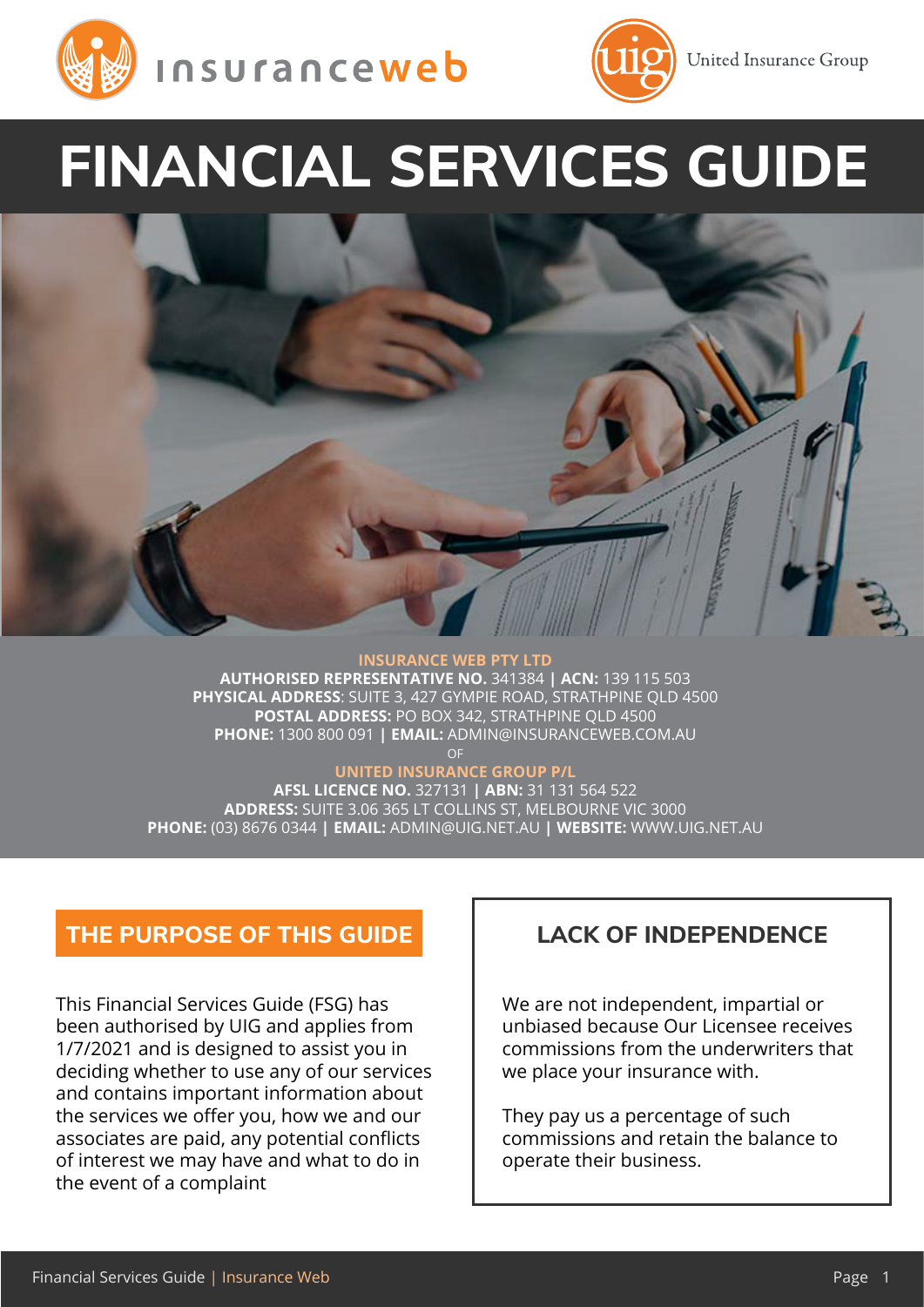# **RESPONSIBILITY FOR SERVICES PROVIDED**

We are an Authorised Representative (AR) of United Insurance Group P/L (UIG), who hold an Australian Financial Services Licence (AFSL) and we are authorised by them to advise and deal in the full spectrum of general insurance products.

All of our staff that provide Financial Services are appropriately authorised by UIG. UIG is responsible for the financial services provided to you, or through you to your family members, including the distribution of this FSG. They are required to meet high standards for: staff training, organisational competence, management expertise, financial control and compliance disciplines.

# **WHO DO WE ACT FOR RETAIL CLIENT ISSUES**

We usually act on your behalf and in your interests in all matters. Sometimes, it may be more appropriate for us to access insurance or manage claims where we act as an agent of the insurer. If and when this situation arises we will explain and highlight this to you.

# **OUR SERVICES & PRODUCTS**

We offer a range of services to assist you to protect your assets and guard against unexpected liabilities including reviewing and advising on your insurance needs, identifying risk factors to avoid claims and seeking competitive premium quotations.

We can advise and arrange a broad range of insurances on your behalf including: Home Building and Contents, Private and Commercial Motor, Farm, Business Packages, Construction, Liability, Industrial and Professional covers.

# **RETAIL CLIENTS**

Under the Corporations Act 2001 (The Act) Retail Clients are provided with additional protection from other clients. The Act defines Retail Clients as: Individuals or a manufacturing business employing less than 100 people or any other business employing less than 20 people And that are purchasing the following types of insurance covers: Motor vehicle, home building, contents, personal and domestic, sickness/accident/travel, consumer credit and other classes as prescribed by regulations.

Some of the information in this FSG only applies to Retail Clients and it is important that you understand if you are covered by the additional protection provided.

Typically we only provide General Advice to our Retail Clients. General Advice does not take into account your particular needs and requirements and you should consider the appropriateness of this advice to your circumstances prior to acting upon it. We will provide you with a General Advice Warning in such cases.

If you are a new Retail Client purchasing Personal Accident or Sickness insurance and obtain Personal Advice, that is, advice that takes into account your particular circumstances, we will give you a Statement of Advice (SOA), that sets out the advice provided and the basis on which the advice is made and our remuneration should you purchase the product.

For existing Retail Clients we may not provide an SOA but rather provide the advice to you orally. In such cases you may request us to provide you with a Record of Advice (via phone or in writing) which we will provide to you within 28 days of such request. When you ask us to recommend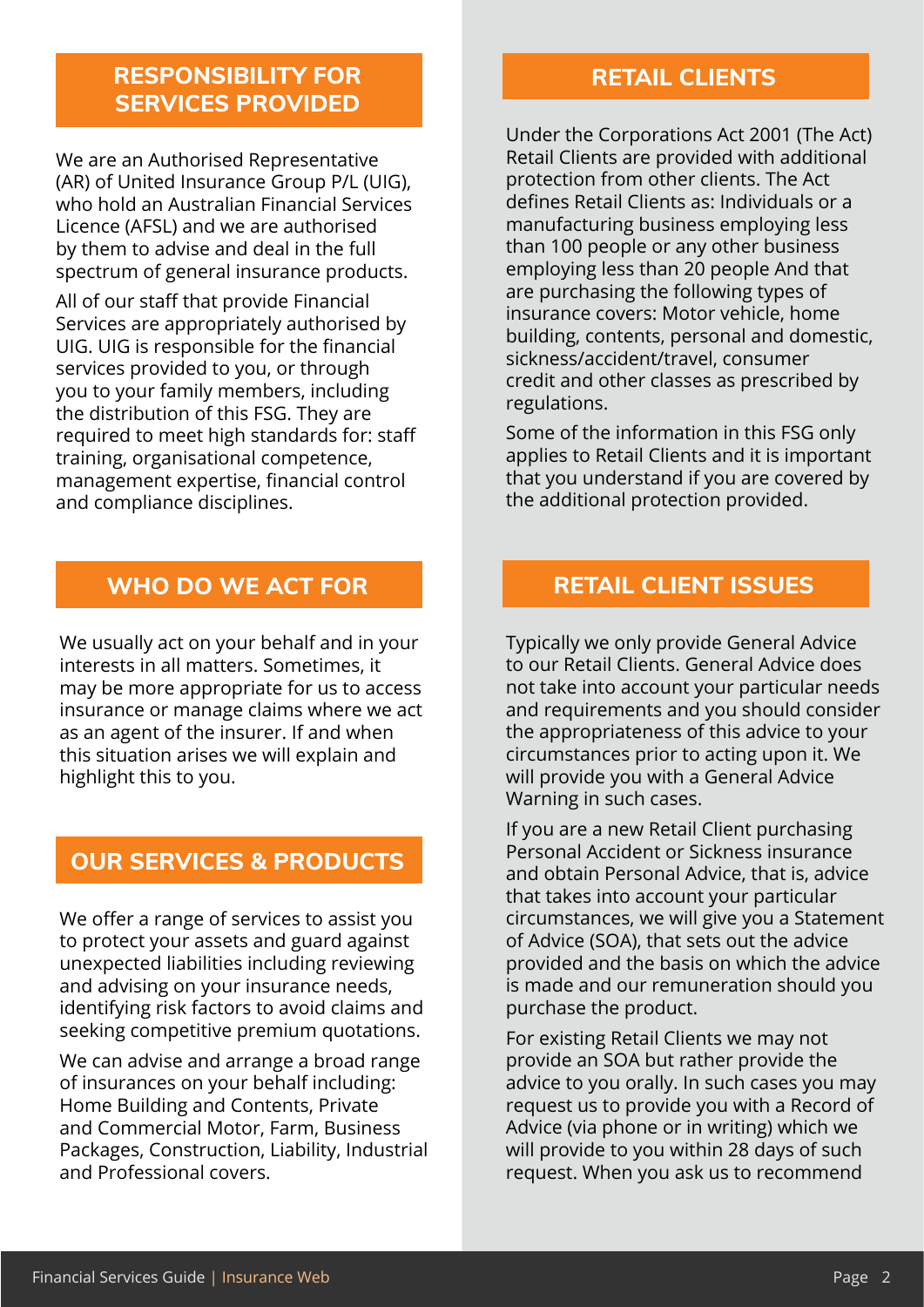an insurance policy for you, we will usually only consider the policies offered by the insurance providers that we deal with regularly. In giving you advice about the costs and terms of recommended polices we have not compared those policies to other policies available, other than from those insurance providers we deal with regularly. If we recommend the purchase of a particular financial product, we will also give you a Product Disclosure

Statement (PDS) at that time, which sets out details specific to that product and the key benefits and risks in purchasing the product.

## **PERSONAL INFORMATION**

The Privacy Act 1988 sets out standards for the collection and management of personal information. With your consent, we will only use your personal information for general insurance services. Our Privacy Policy Statement is available free of charge upon request.

## **COMPLAINTS & CONTACT**

Clients not satisfied with our services should contact UIG's Complaints Officer. They are members of the Australian Financial Complaints Authority (AFCA), a free consumer service. Further information is available from our office, or contact AFCA directly on **1800 931 678** or visit **[www.afca.org.au](http://www.afca.org.au).** They also adopt the Insurance Brokers Code of Practice.

You are able to contact us by phone, in writing, email or in person. To ensure that we provide you with appropriate products and services, you agree to us calling you at our discretion to discuss new products and services.

If you do not wish to receive such calls please advise us and we will place you on our Do Not Call Register.

## **COMPENSATION**

UIG hold a Professional Indemnity Policy which also provides coverage for us. This policy is designed to pay claims by Third Parties (including our clients) arising out of our Professional Negligence. The policy extends to cover UIG for work done by us after we cease to work for UIG and satisfies the requirements for compensation arrangements under Section 912B of The Act.

# **ELECTRONIC DELIVERY OF DISCLOSURE NOTICES**

Please note that where possible we prefer to provide all correspondence and disclosure notices (including FSG's and PDS's) to you electronically, via email or links to websites etc. If you have provided your email address to us we will typically use that email address for all correspondence and disclosure notices. Should you not wish to be sent disclosure documents electronically please advise us and we will update our records accordingly.

# **UIG'S SOURCES OF INCOME**

When placing your insurance they usually receive a commission from the insurer. The amount varies between 0% and 30% of the base premium you pay. Where a policy is cancelled before the period of insurance has ended we will usually retain the commission on any return premium involved.

If you are a Retail Client and we give you Personal Advice, commission amounts will be provided in any SOA or on any relevant invoices where an SOA is not